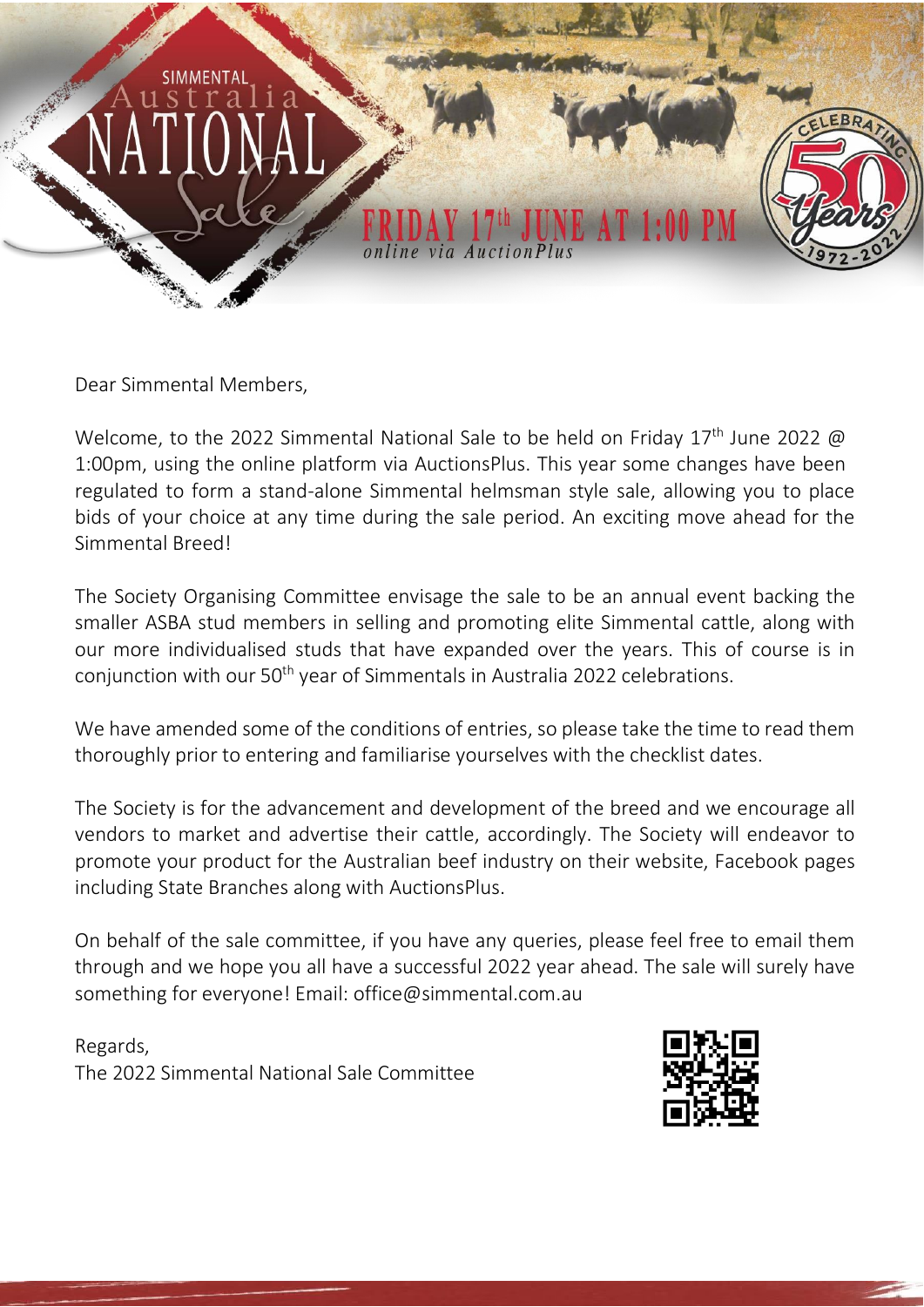# CONDITIONS OF ENTRY:

#### PLEASE READ CAREFULLY

The sale will be conducted on FRIDAY  $17^{\text{TH}}$  JUNE 2022 AT  $1.00$ pm AEST online via AuctionsPlus.

## ELIGIBLE VENDORS:

- a) To be eligible to submit a sale application form, all Vendors must be current financial members of Simmental Australia and all cattle nominated are to be currently registered with ASBA prior to entries closing. Only ASBA Group BREEDPLAN EBVs will be accepted in the online catalogue.
- b) Vendors who fail to abide by the terms and conditions of sale may not be eligible to sell at future national sales.

## ELIGIBLE CATTLE:

- a) This sale is open to registered bulls and females of the ASBA, with entries of females having the 2022 female inventory paid in full at time of entering. Please note: SimAngus and Graded registered cattle will be accepted.
- b) Eligibility of submitting Genetic Packages Frozen Embryo (*Dam of Embryo must be a Registered Donor Dam),* PTIC Recipients and semen shares/packages available, providing sale conditions are met. Semen can only be offered from accredited registered AI Sires.
- c) All cattle nominated are to conform to breed standard regulations and are required to have the relevant Veterinary Inspections outlined in these conditions.
- d) No dates of birth will be changed after a registered animal has been entered into the sale.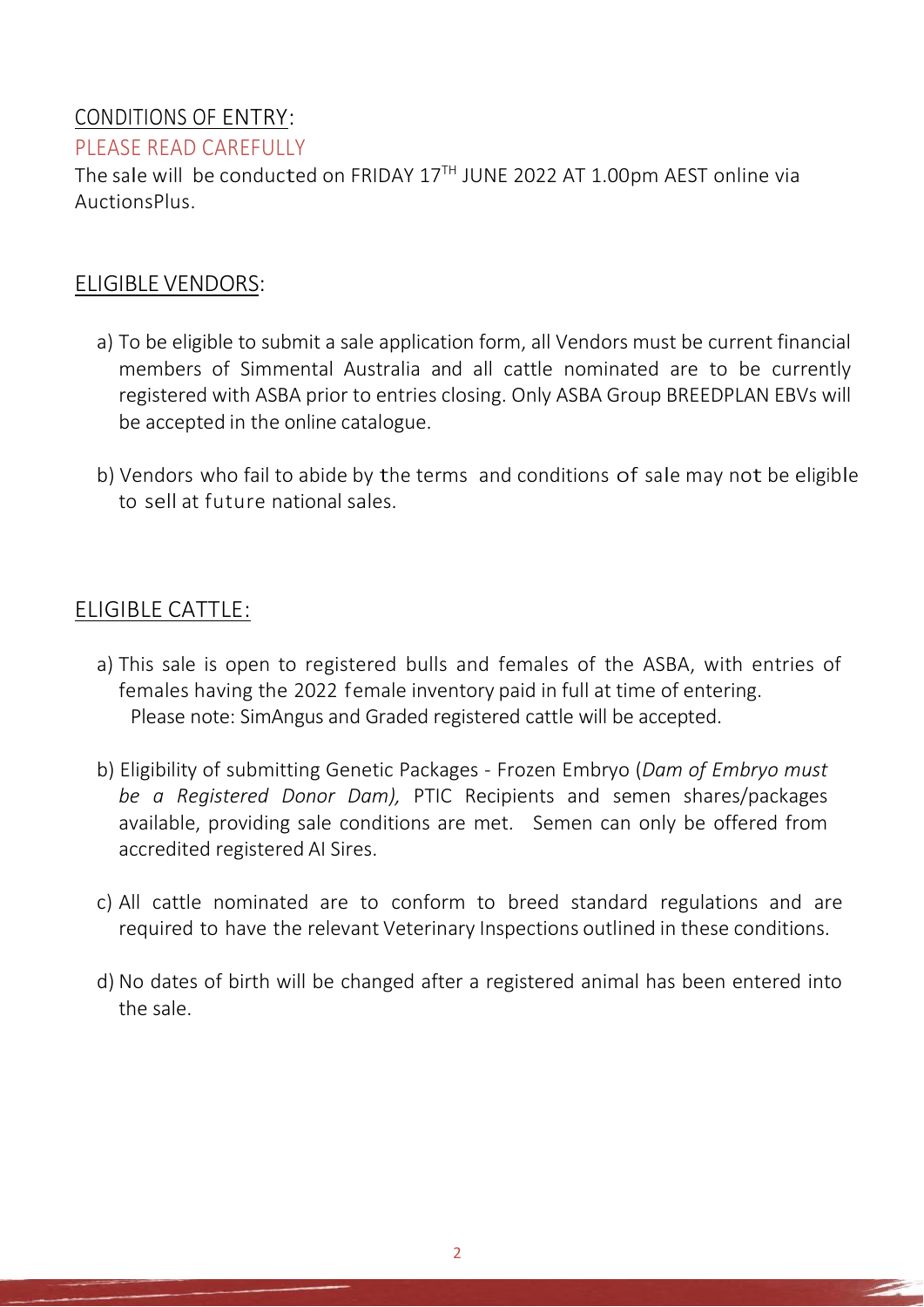## MAXIMUM AGE LIMITS:

- a) Male Cattle: Bulls must be between 12 months and 32 months as at 1st June.
- b) Female Cattle: Females with minimum age of 8 months and maximum age of 7 years as at 1<sup>st</sup> June. Calves at side of cow - calf to be no older than 9 months as at sale date.

## SALE APPLICATIONS/ENTRIES:

- a) Sale applications will be accepted at the discretion of the Committee and will only be accepted if the vendor acknowledges and agrees to the terms of conditions of the sale.
- b) No phone entries will be accepted, only emailed entries forms will be accepted. Emai[l: office@simmental.com.au](mailto:office@simmental.com.au)

Sale Application CLOSING DATE: Friday 22nd April 2022 close of business– no late entries will be accepted.

All entries must include:

- The completed and signed emailed entry form
- Sale notes (maximum 50 words per lot)
- Professional high-resolution photographs in PDF, JPEG or PNG files (If professional photos are not received in time of cataloguing – only pedigree information will be available in the online PDF catalogue)
- All entry costs will be added to your ASBA account, payable within 30 days
- All DNA and Pestivirus test results must be submitted at time of entry at a minimum standard – no later than  $22^{nd}$  April 2022.
- Correct tattoo information

Please ensure you allow enough time to receive your DNA/Pestivirus tests results back. Given the current environment, turnaround times could be longer than this period. The committee will not be held responsible for any delays with vendors receiving results. Any animals that do not comply with the testing results requirements, will not be eligible to sell.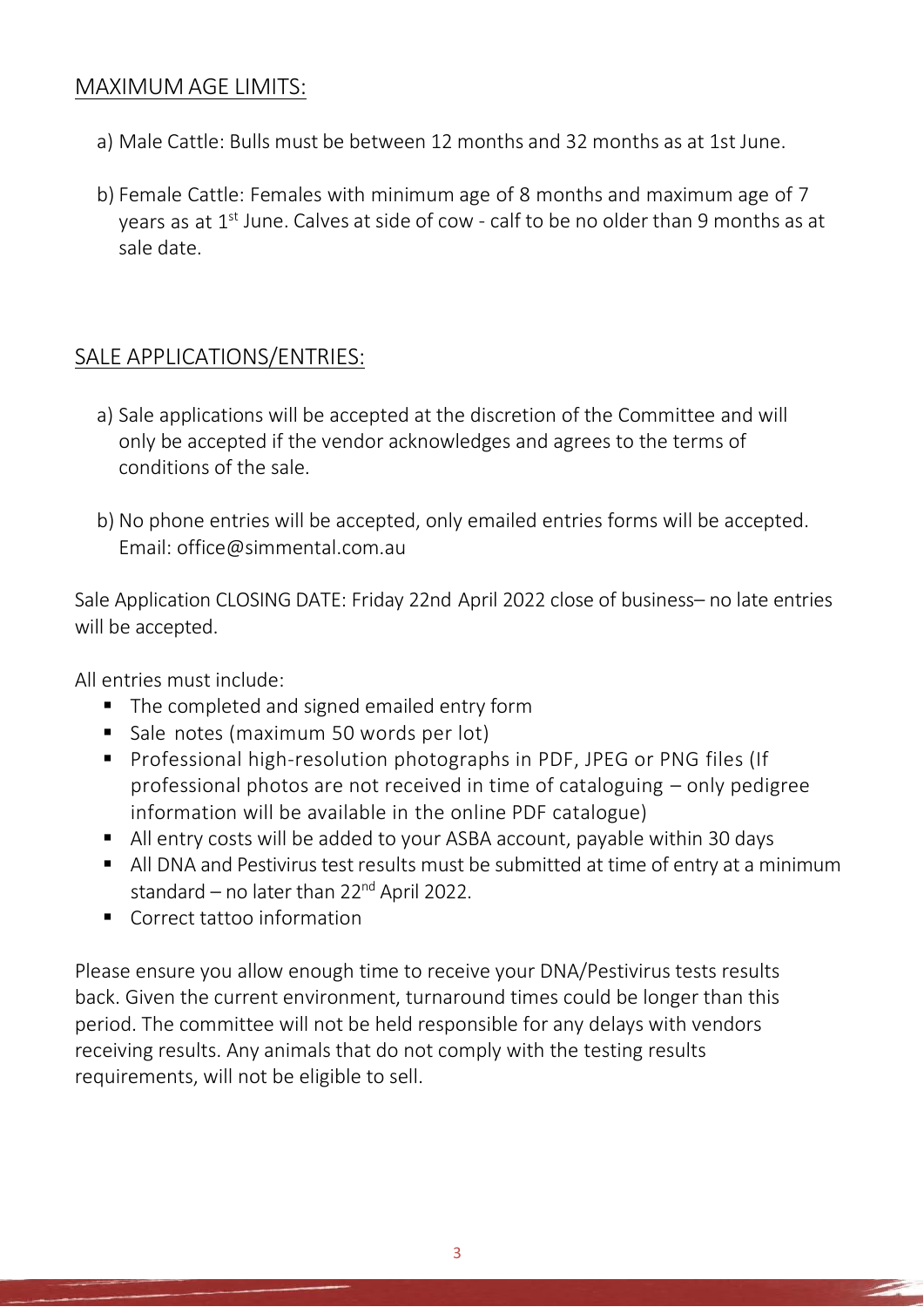Lot videos are to be submitted by the 20<sup>th</sup> May 2022.

The online catalogue will be designed starting  $25<sup>th</sup>$  April 2022. The catalogue design team will adhere to a strict deadline and will not be held up, due to late entry information received. This will disrupt their work schedule, so please ensure all professional highresolution photos are submitted on time to avoid them not being drafted into the artwork. Please note: you can submit a second photo more updated at the same time as submitting the video dispensing, that can be digitally updated online and will also be forwarded to AuctionsPlus.

## ENTITLEMENTS:

Vendors from previous years will remain uncapped with entry numbers, unless they fall below the average price, then the following year the new rules will apply. New vendors to the sale will be capped at a starting number of 3 bulls and 3 females per full membership. However, moving forward after this point in time, vendors will be permitted to submit more entries per membership if they sell above the average.

#### For example:

*Case One:* if the total bull sale average is \$9500 and this year you sell one bull for \$7000, one for \$8000 and another for \$5000 for your 3 bulls – your average therefore is \$6666 – this vendor will only be permitted to sell two bulls the following year.

*Case Two:* if the total bull sale average is \$12900 and you sell one bull for \$14000, one for \$12000 and another for \$22000 and entered 3 bulls – your average therefore is \$16000 – this vendor will be permitted to sell four bulls the following year.

*Case Three:* if the total bull sale average is \$9400 and you sell one bull for \$8000, one for \$12000, pass in two bulls with an entry of 4 bulls, your average price will be seen as \$5000. Therefore, your entries the following year will be reduced to 3 bulls because you sold under the average price.

The above entitlement will be applied to both bulls and females. This sale performance criteria entitlement strategy has been implemented to discourage unwarranted reserve prices and to ensure the quality of the event, moving forward. This principle ensures we reward those who produce/offer quality animals which meet market demand.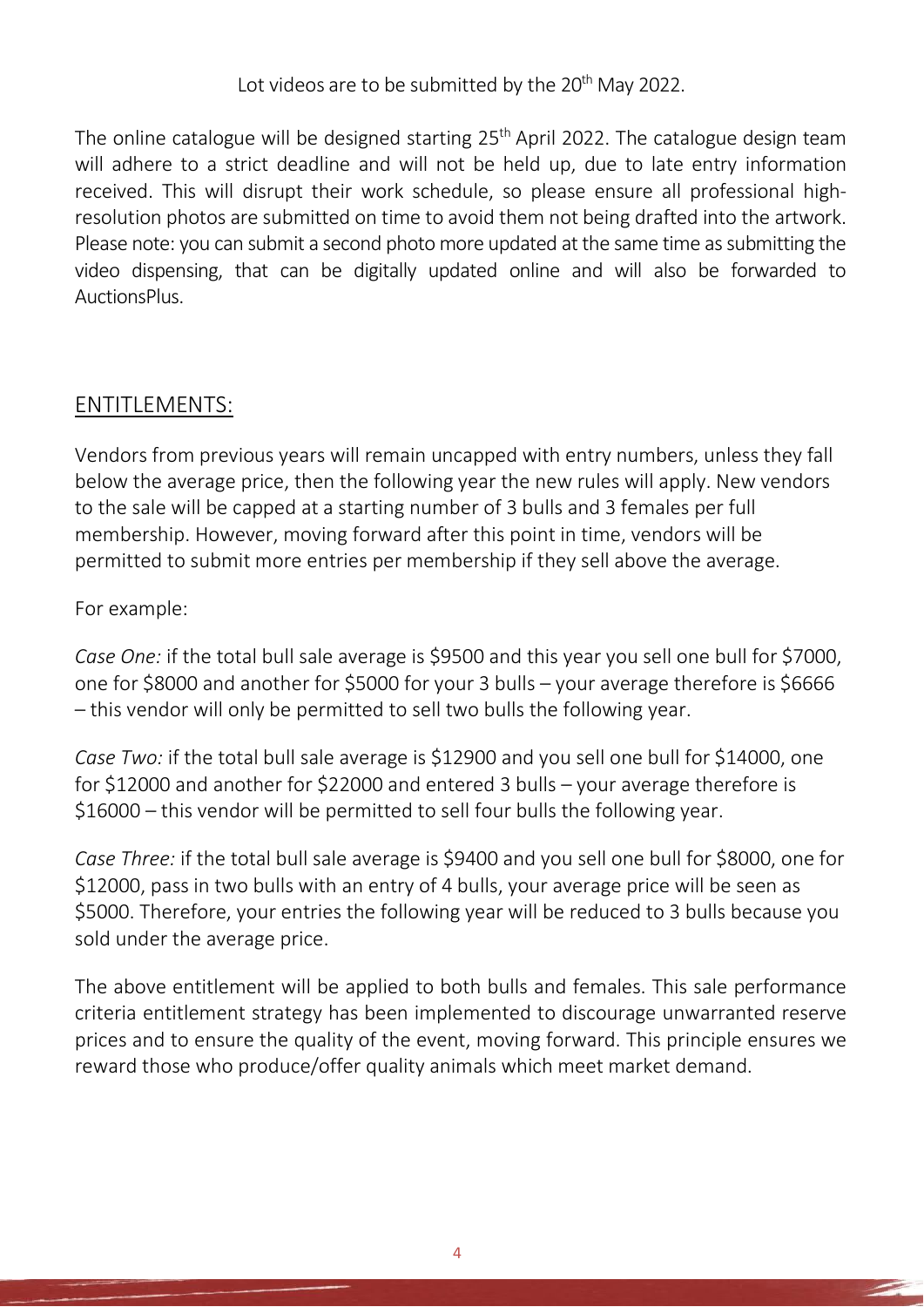| <b>ENTRIES FEES:</b> | Must be completed via the emailed entry form: Fees are inc. GST |     |                   |  |
|----------------------|-----------------------------------------------------------------|-----|-------------------|--|
|                      | Male Cattle                                                     |     | \$220.00 per head |  |
|                      | Female Cattle                                                   |     | \$220.00 per head |  |
|                      | Embryo (Package of 4)                                           | $=$ | \$105.00 per lot  |  |
|                      | Semen                                                           |     | \$66.00 per lot   |  |
|                      |                                                                 |     |                   |  |

Entry fees will not be refunded for withdrawn lots after the closing date.

### ENTRY FEES INCLUSIONS:

- a) Listing on AuctionsPlus, production of ONLINE colour catalogue, Simmental Australia website and Facebook coverage along with state branch Facebook pages and limited advertising.
- b) The ASBA strongly encourage all vendors place their own advertising and promotion of their lots and not solely rely on Simmental Australia to promote lots for sale. Any Vendor videos can be published on AuctionsPlus and on the society website once received by both parties.

### RESERVES:

- a) Reserves will be set a minimum price. The Sale Organising Committee encourage Vendors to set reasonable reserves, if outside the set minimum to encourage buyers to bid on each animal.
- b) The set reserves t for Bulls will be \$5,000 and Females \$4,000.

### PHOTOS& VIDEOS:

- a) It is strongly encouraged that high resolution photos and videos be submitted from each vendor for the online catalogue.
- b) Photos and videos must be of high quality, ideally produced by a professional photographer/videographer. If the vendor needs assistance to find professional photographers/videographers to use, please contact the sale committee. The Committee reserves the right to refuse the use of any promotional items.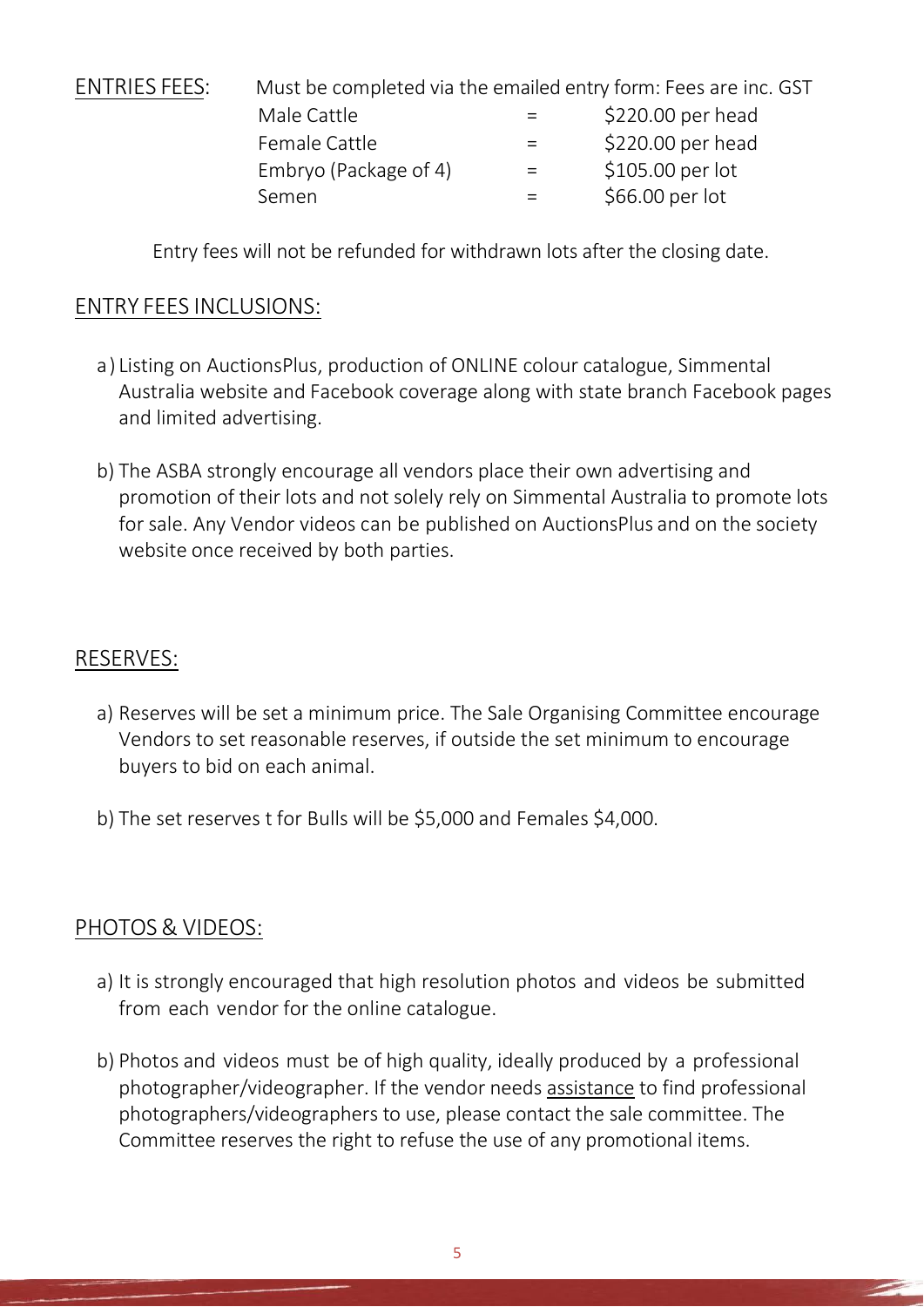## SELLING AGENT:

a) The participating agent is Nutrien Ag Solutions and they will be charging vendors a selling commission of 5% on all lots successfully sold on the day.

## OUTSIDE AGENTS REBATE:

a) An outside agent rebate of 1% is to be offered by all vendors and is to be deducted from proceeds on a pro-rata basis. This will occur providing the outside agents nominate prospective purchasers in writing to Nutrien Ag Solutions 24hrs prior to the sale. Settlement with selling agents must occur 7 days from the date of the sale.

## REGISTRATION STATUS:

- a) All cattle including calves at foot must be registered prior to the close of entries.
- b) Late entries will not be accepted, due to delay with registration of animals.

## INSPECTION:

- a) All cattle must be Vet Inspected and it is up to vendors to submit weight and scanning data by the date specified by the Committee being Friday 10<sup>th</sup> June 2022. This will enable a supplementary sheet to be available two days before the sale.
- b) No hand written altered vet reports will be accepted.
- c) All cattle should meet breed standards of excellence and have a legible tattoo/branding (freeze branding is acceptable).
- d) All bulls must meet minimum presentation standard including the minimum weight and scrotal size.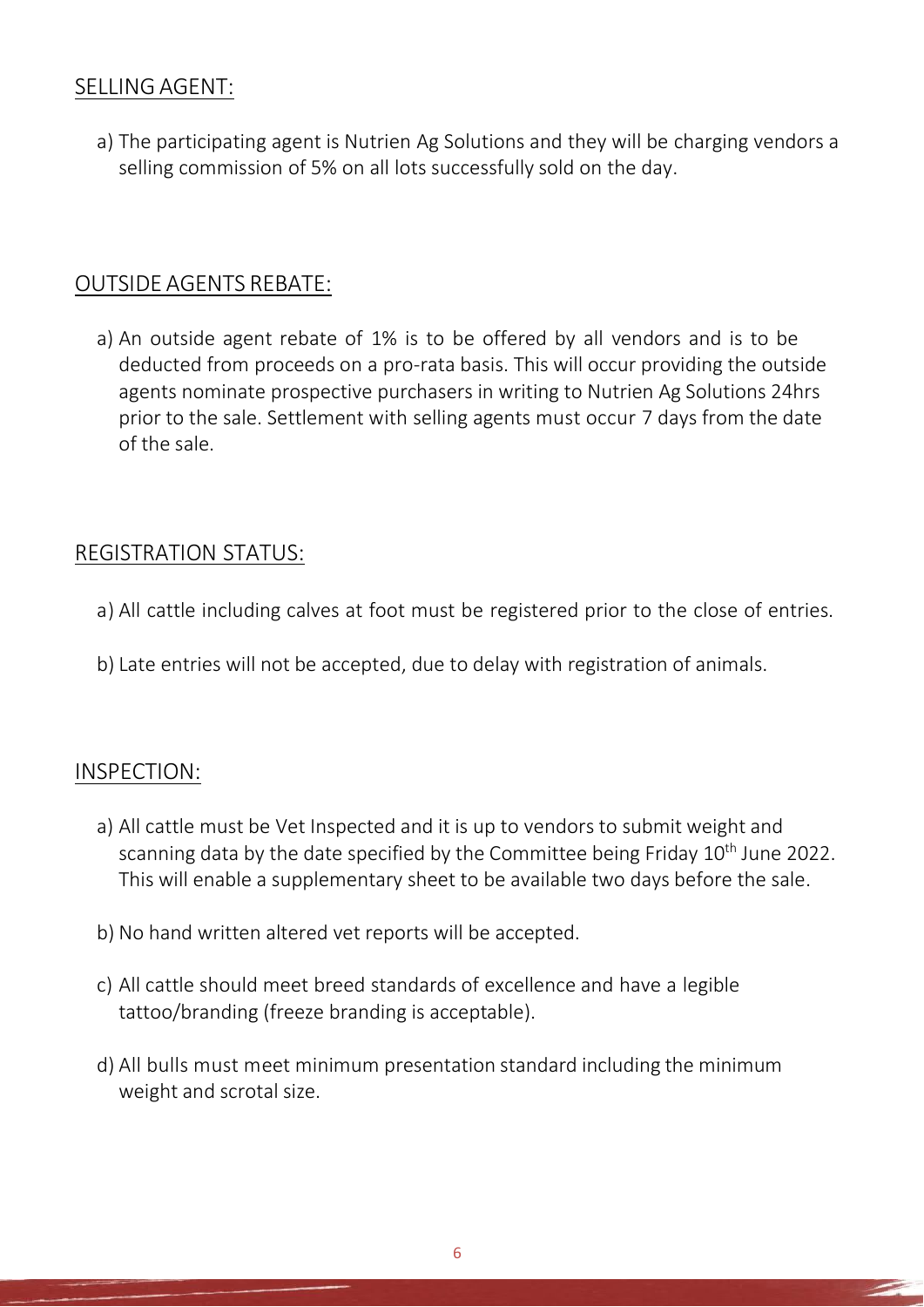Minimum format of weight and scrotal size. Frame: 4.5 score minimum

| Age       | Weight            |
|-----------|-------------------|
| 14 months | 500 <sub>kg</sub> |
| 17 months | 600kg             |
| 24 months | 680kg             |
| 30 months | 760 <sub>kg</sub> |
|           |                   |

| Age                | Minimum Scrotal size |  |
|--------------------|----------------------|--|
| 14-21 months       | 32cm                 |  |
| 21-24 months       | 33cm                 |  |
| 25-30 months       | 34cm                 |  |
| 31 months and over | 35cm                 |  |

### LIVE LOTS:

- a) Herdbook Males and Females must have a 100K GGP-LD DNA profile including Parentage verified, Horn/Poll Status and Red/Black Coat Colorstatus(*Simmental Standard Bundle*), if not already on file. Pestivirus/BVDV is a standalone test and can be completed at the same time as the standard bundle TSU/Hair test at an additional cost. Please stipulate this on the DNA request form for profiling.
- b) Calves at foot must be tattooed, registered and show date of birth in the catalogue.
- c) Females over 24 months must either be PTIC with detail of dates to be catalogued, have a calf at foot or if offered open, the vendor provide a Veterinary certificate showing that she has been inspected for any abnormalities and/or is in calf.
- d) The minimum age for a heifer to be joined by either AI or natural service is 14 months.
- e) Any genetic material retained from a live lot testing must be fully disclosed in the catalogue comments.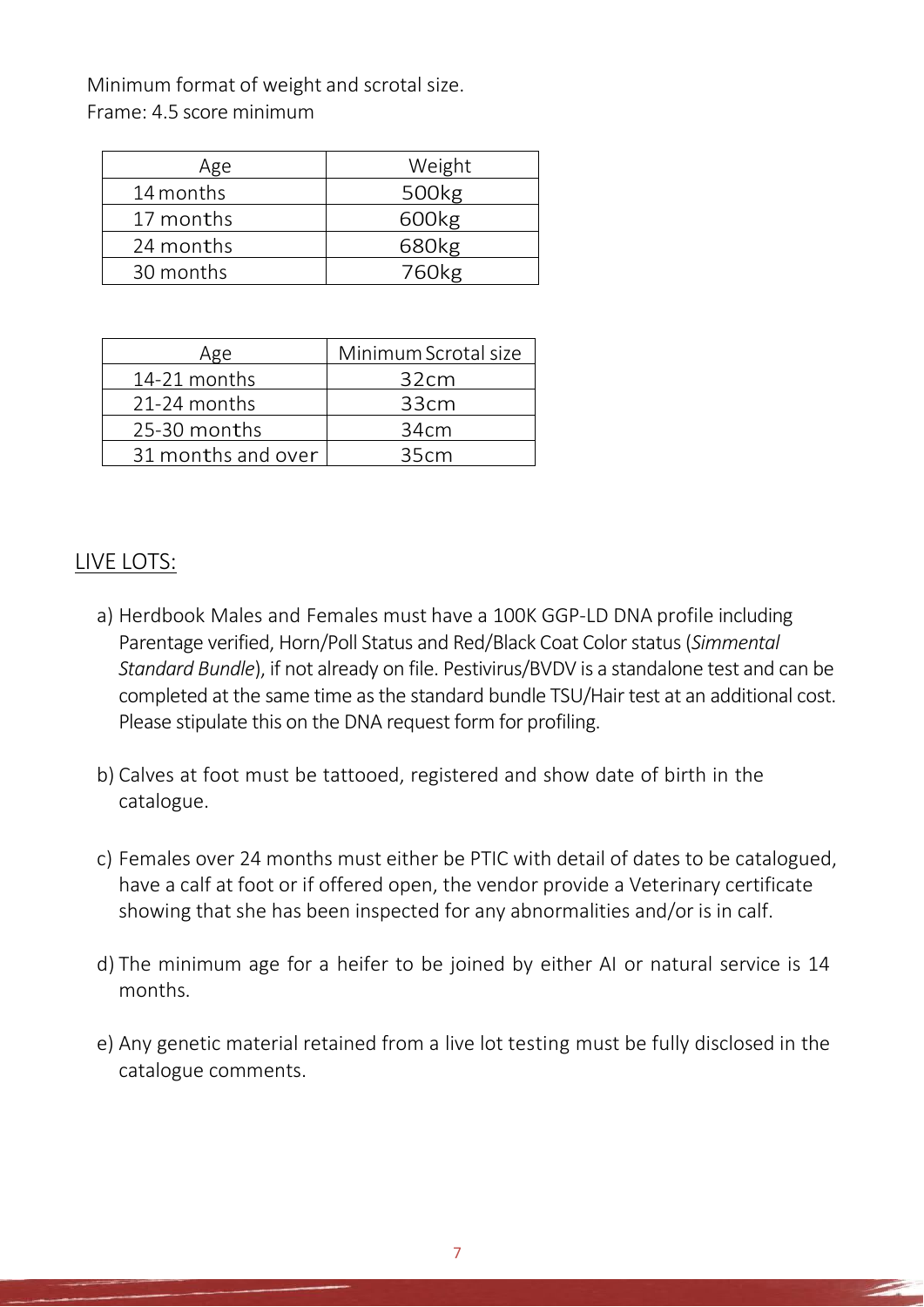# VET INSPECTION/SOUNDNESS EVALUATIONS:

- a) For all male cattle lots, vendors must obtain a Bull Breeding Soundness Evaluation (VBBSE) or a Society accredited Bull Soundness Evaluation and full detailed reports must be emailed to the Society no later than 20th May 2022.
- b) All bulls will require to be semen tested within four weeks prior to sale date and the applicable Veterinary certificates must be emailed to the Society by 10<sup>th</sup> June 2022.
- c) All female exhibits must have a Veterinary certificate of soundness including the internal examination referred to in the previous clause under "LIVE LOTS".

## SUBSTITUES:

All bulls and females will be sold in catalogue order. Substitution of bulls or females for withdrawn lots after cataloguing will not be permitted.

## EMBRYOLOTS:

- a) All Embryos must be collected before sale date. 4 embryos constitute 1 lot of any joining to the stipulated AI accredited sire and registered donor dam.
- b) Vendor to guarantee 50% conception if done by mutually agreed technician between vendor & purchaser. Lots are to be offered on a per embryo basis.
- c) Both the sire and the dam used in a flush to produce embryos for sale must be Herdbook registered.

### SEMEN LOTS:

All Semen must be collected before sale date. All semen lots on offer must be from the accredited registered AI Sire List on the Simmental Herdbook register.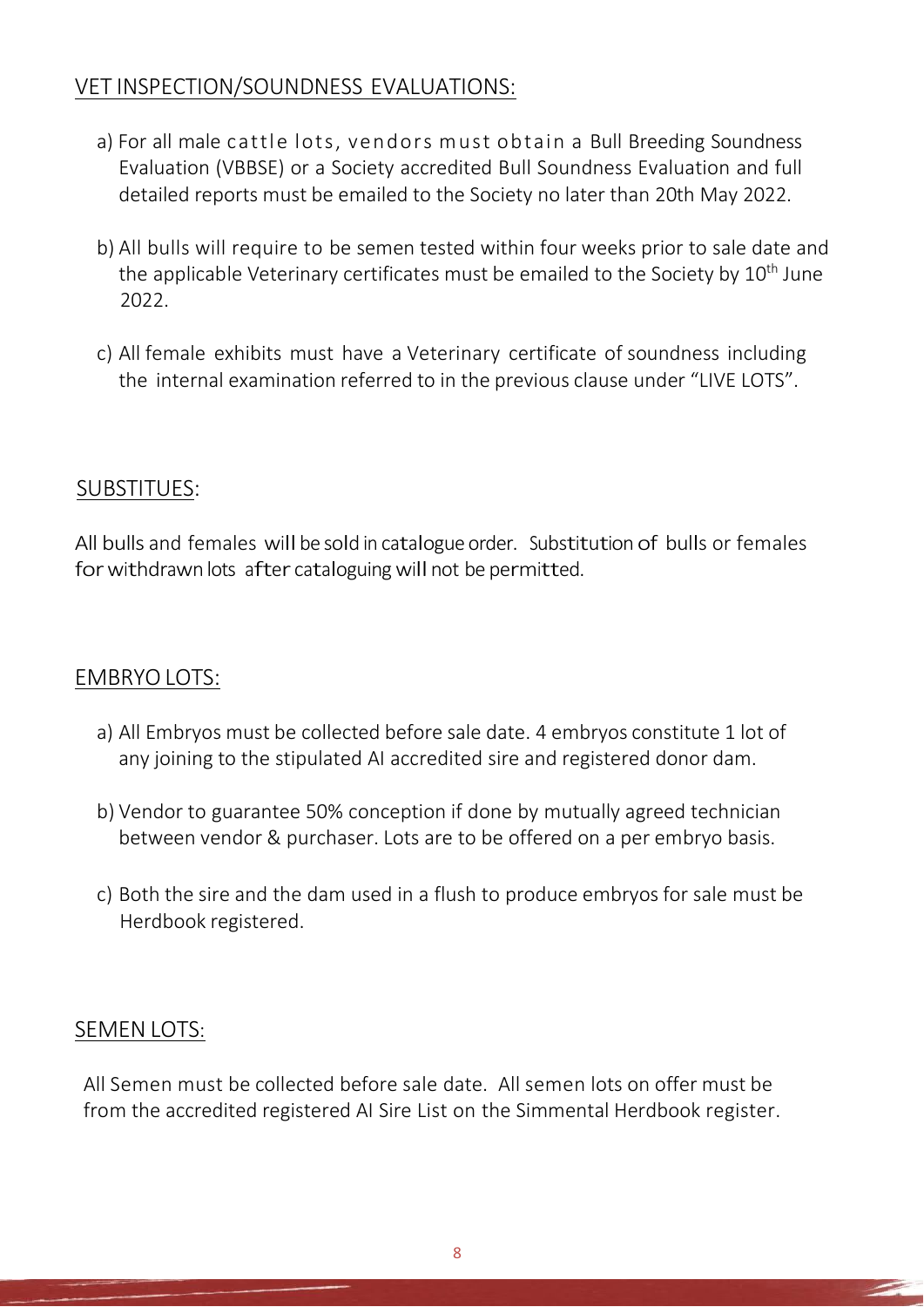## PTIC RECIPIENTS:

PTIC Recipients must be a minimum of 90 days in calf, at sale date. PTIC Recipient delivery will be agreed upon between vendor and purchaser. At the time of purchase the vendor must have a vet certificate for the pregnant recipients, as being PTIC and fit for travel. The vendor must also provide photos of the recipient at the proposed purchaser's request.

## FERTILITY:

- a) All cattle sold are offered by the vendors as being fertile at time of sale and capable of natural service and fertile for a period of 6 months from sale date. Purchasers must notify the vendor within this 6-month period regarding any fertility claim and this must be supported by veterinary evidence.
- b) All bulls need to be semen tested within four weeks prior to sale date and the applicable veterinary certificates must be emailed to the Society office no later than 10<sup>th</sup> June 2022.

### HEALTHSTATUS:

Health certificates will be sent out after close of entries, to all of those who nominate.

#### N.L.I.S.:

All exhibits must comply with the N.L.I.S. requirements i.e N.L.I.S tag must be put in the appropriate ear before delivery.